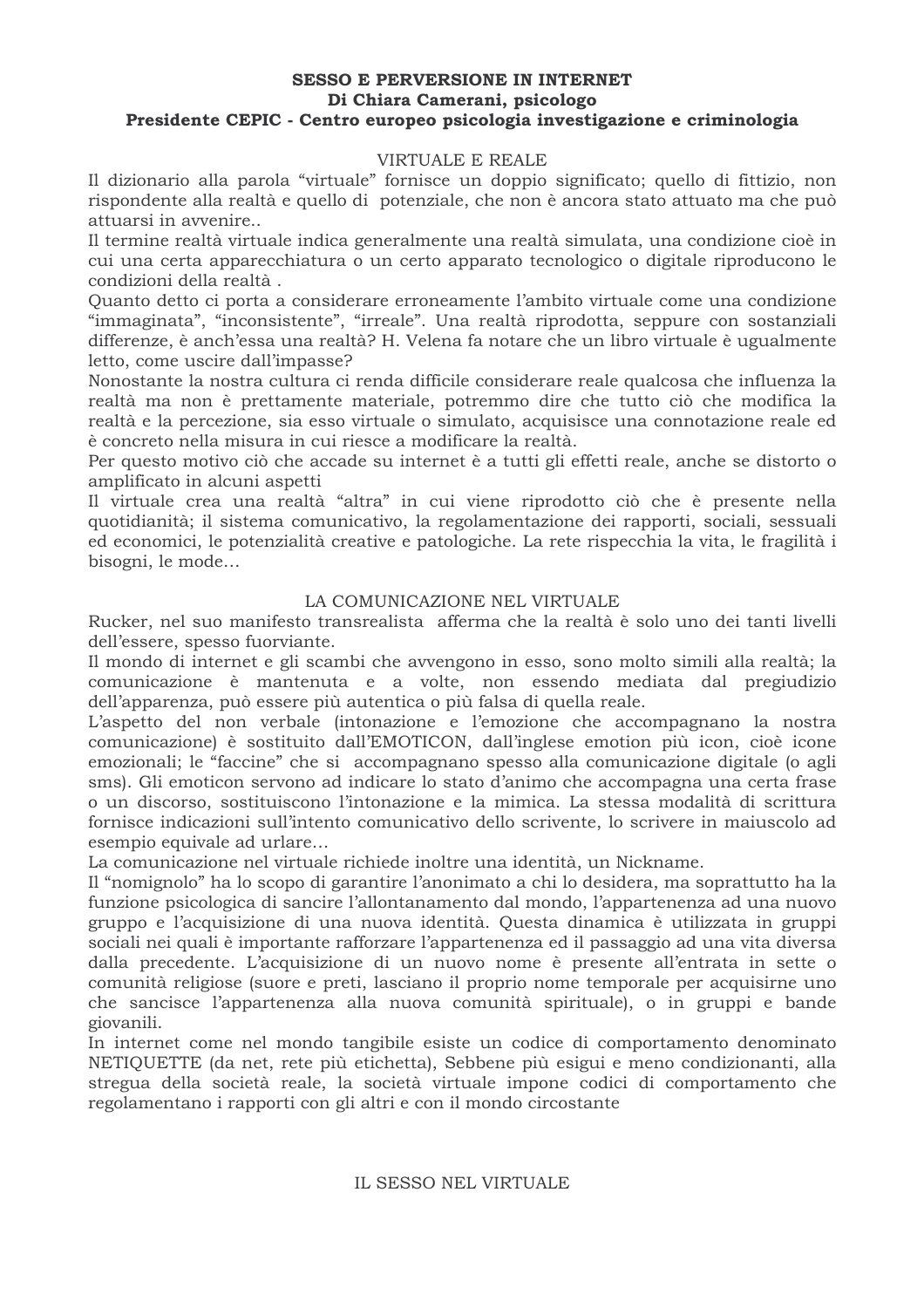Una volta osservate le similitudini tra reale e virtuale e preso in considerazione il suo valore di realtà che attivamente modifica le nostre percezioni e reazioni, possiamo iniziare a considerare come il virtuale si rapporta al sesso.

Galimberti definisce la sessualità umana come un "complesso di caratteri fisici, funzionali, psichici e culturali atti alla perpetuazione della specie" sostiene inoltre che ". nell'uomo l'atto sessuale si manifesta come un fenomeno complesso dove, accanto alle espressioni genetiche, alla funzionalità endocrina e nervosa, si aggiungono componenti psicologiche individuali e norme culturali che influenzano in maniera diversa il vissuto e la condotta sessuale di ciascun individuo"

La sessualità umana infatti ha un carattere **duale**, di evento psicologico e somatico; ciò significa che quello che accade al corpo avrà una ripercussione sulla psiche e viceversa. Parte della nostra vita sessuale è vissuta nell'immaginario. La fantasia gioca un ruolo determinante nell'erotismo e nell'eccitazione.

Il sesso virtuale è intriso di fantasia, è solitario, in quanto non possiede un corrispettivo tangibile, ma "comunitario" in quanto la fantasia si intreccia a quella di altri incontrati in rete e proietta forme nuove e complesse sullo schermo e nell'utente. Nonostante l'intangibilità dell'altro, l'interazione ne rende concreta la presenza

## COS'E' IL CYBERSEX

Cyber è l'abbreviazione di cybernetics, cibernetica; la scienza che studia le possibilità di mettere in relazione e "comunione" le modalità comunicative del cervello con le possibilità funzionali della macchina.

Il termine cybersex è una sorta di contenitore nel cui interno si trovano le realtà più diverse. Cercheremo quindi di definire prima di tutto il significato della parola e poi le sfumature che la caratterizzano.

In termini più generici, quando usiamo la parola cyber intendiamo tutte le condizioni in cui applichiamo un'interfaccia tecnologico ad un ambito umano. Nel tempo il termine cuber è divenuto indicativo di un certo tipo di applicazione tecnologica che comprende ambiti sempre più disparati quali la comunicazione, la cultura, la moda, il costume divenendo una forma di cultura a se stante.

Nel caso del cybersex quindi, parleremo di un ambito in cui una tecnologia adeguatamente interfacciata andrà ad interagire con l'attività sessuale.

# IL CYBERSEX E TRANSGENDER COME CULTURA ANTAGONISTA E LIBERATORIA

Alla luce di quanto detto, si può definire il cybersex come un sistema di credenze, di modalità relazionali, derivato dall'interfacciarsi di sesso e nuove tecnologie di comunicazione. Ciò porta con sé tutte le positività e le debolezze che riscontriamo nella sessualità normale...

In realtà non accade niente di nuovo nelle nostre abitudini sessuali o comportamentali, solo, da animali evoluti quali siamo, ci avvaliamo delle nuove tecnologie per soddisfare meglio i nostri bisogni e farlo nella maniera più rapida ed efficiente possibile

Il cybersex, nella sua accezione più stretta, fa parte del più vasto campo della cultura antagonista che comprende manifestazioni quali il transgender ed il sesso estremo. In queste espressioni il cybersex soddisfa una esigenza sempre più diffusa in società fortemente ghettizzanti: il bisogno di liberarsi da qualsiasi concetto predefinito e stabilito di identità, genere o comportamento sessuale, per spostarsi nel mondo della possibilità in uno spazio in cui non esistono opposti, in cui si può essere uomo, donna, o entrambi, si può giocare o sperimentare, non solo con la propria fisicità ma anche con la propria identità sociale.

Trovarci in un momento di passaggio tra la chiusura di un millennio e l'inizio di un altro, ha contribuito ad insinuare dubbi. Lo stimolo dato alla ricerca scientifica e tecnologica ha cambiato radicalmente ed in modo estremamente veloce le nostre abitudini ed il nostro stile di vita.

Il continuo bombardamento pubblicitario e mass-mediatico che ci costringe ad essere ciò che compriamo o che possediamo, a rispondere a determinati canoni, spinge le nostre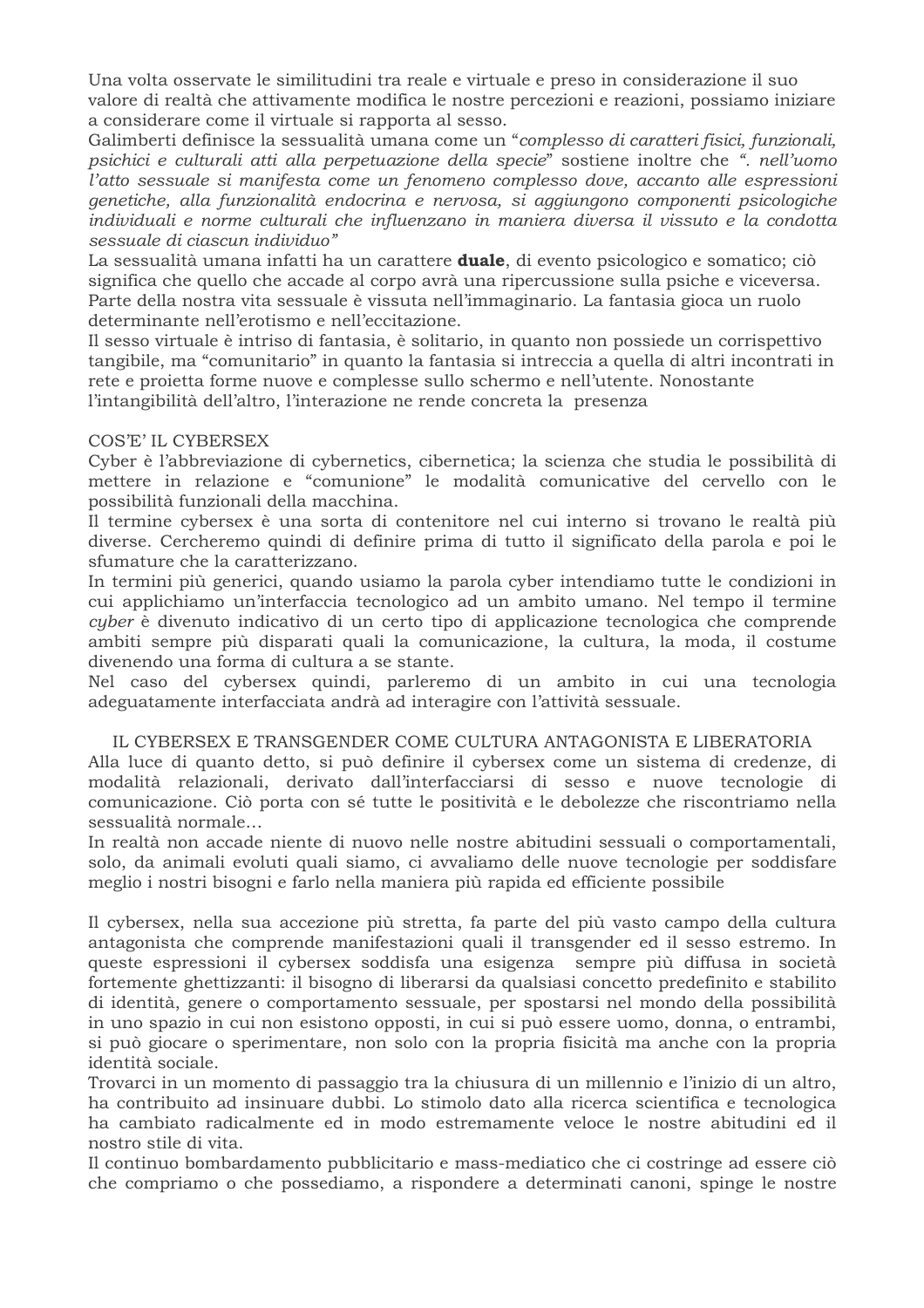ideologie, certezze e identità a vacillare. Da ciò deriva la nascita della cultura alternativa e della corrente transgender<sup>1</sup>.

Il nuovo millennio pone nuovi dubbi sull'identità e sul significato del corpo, ne è la riprova una sempre maggiore diffusione di tatuaggi e piercing. Il transgender risponde fondendo, appiattendo, trascendendo (a seconda dei punti di vista) i concetti di significato e di identità di genere, ponendosi come sottile linea di confine fra il tutto (contenitore di significati) e il nulla (molteplicità senza sostanza).

La cultura da sempre chiede di schierarci in una prospettiva di costante dualismo (maschile/ femminile, destra/sinistra, musulmano/cattolico...) ciò ha una funzione di preservazione sociale e comprensione immediata delle dinamiche relazionali e dei "modi di relazionarsi " alle persone.

La classificazione dell'altro ci permette di stabilire una linea di condotta dettata da convenzioni sociali in base al tipo di rapporto (superiore / subalterno, uomo / donna...)

Il cybersex introduce una negazione del dualismo in favore della libertà, della molteplicità, dell'alternanza Ciò porta non al rovesciamento delle parti (uomo vs donna) ma al loro superamento.

Transgender/Cybersex non indica solo pratica di sovversione degli stereotipi sessuali e di genere ed una rottura delle regole comunicative e culturali ma si pone come una "filosofia" di vita, una nuova cultura che si avvale delle tecnologie avanzate per introdurre un nuovo ambito di esplorazione e sperimentazione che si rifà alla corrente del transgender, cioè ad una pratica di liberazione da ogni costrizione concettuale e fisica secondo una prospettiva anarchica e libertaria. Un percorso di presa di coscienza e di ampliamento degli odierni limiti psichici, culturali ed espressivi.

#### **SESSO IN RETE**

Il cybersex è virtuale in quanto creato tramite nuovi sistemi digitali e tecnologici, ma reale in quanto ha effetti tangibili, influenze concrete sulla nostra vita, sessualità, percezione, capacità di scelta, ed emozione

Riflette una nuova forma di comunicazione e di una nuova forma di espressione più consona alla realtà che stiamo vivendo ed al progresso tecnologico, economico, sociale che la influenza. In questa prospettiva il cybersex diventa un campo di esplorazione in cui il soggetto si sperimenta avvalendosi dei mezzi tecnologici a sua disposizione

Lo scardinamento culturale riflette i cambiamenti evolutivi e socioeconomici che rispecchiano a loro volta lo scardinamento delle strutture societarie (il grande calo demografico che denota un minore interesse alla procreazione. l'assenza di rete sociale e le modalità in cui è strutturata la vita, il maggiore isolamento...). In questo ambito si pone la grande percentuale di gente comune che pratica "cybersex" (anche se il termine in questo caso è davvero inadeguato). Secondo Media Matrix,<sup>2</sup> nel solo dicembre 2002 circa 26 milioni di persone hanno visitato siti che combinano appuntamenti online. Da uno dei maggiori rappresentanti sul mercato di appuntamenti telematici americani risulta che metà degli utenti ha meno di 30 anni. Da altre ricerche italiane risultano molti giovani ma anche molti coniugati.

Ma come mai così tante persone sono attratte dal cybersex?: Secondo le ricerche della Young<sup>3</sup> Il 54% di soggetti definiti internet dipendenti ha riferito una precedente storia di depressione, un 34% pregressi sintomi di ansia ed un gran numero di soggetti parla di una bassa autostima cronica

Ci sono alcune attrattive in questa nuova realtà che possono farci comprendere meglio il fenomeno

l'anonimato; La possibilità di entrare in contatto con qualcuno senza essere riconosciuti porta con sé molte attrattive; la sensazione di essere deresponsabilizzati in ciò che si fa e si dice ad esempio; può spingerci a tirare fuori il peggio di noi, ma anche le nostre

<sup>&</sup>lt;sup>1</sup> Transgender: transizione, passaggio transessuale: transizione dei genitali, passaggio dell'individuo sessuato in altro. Transgender: inteso in senso più ampio di passaggio di genere (non si opera, mantiene il sesso genitale ma cambia il genere sessuale). In questo caso avremo un passaggio di genere, di identità, rispetto ad un passaggio di genitali

<sup>&</sup>lt;sup>2</sup> Da "Fast sex" Luca Neri "l'Espresso" n°12, Marzo 2003

<sup>&</sup>lt;sup>3</sup> Young K.S. *Caught in the net John Wiley and Sons 1998*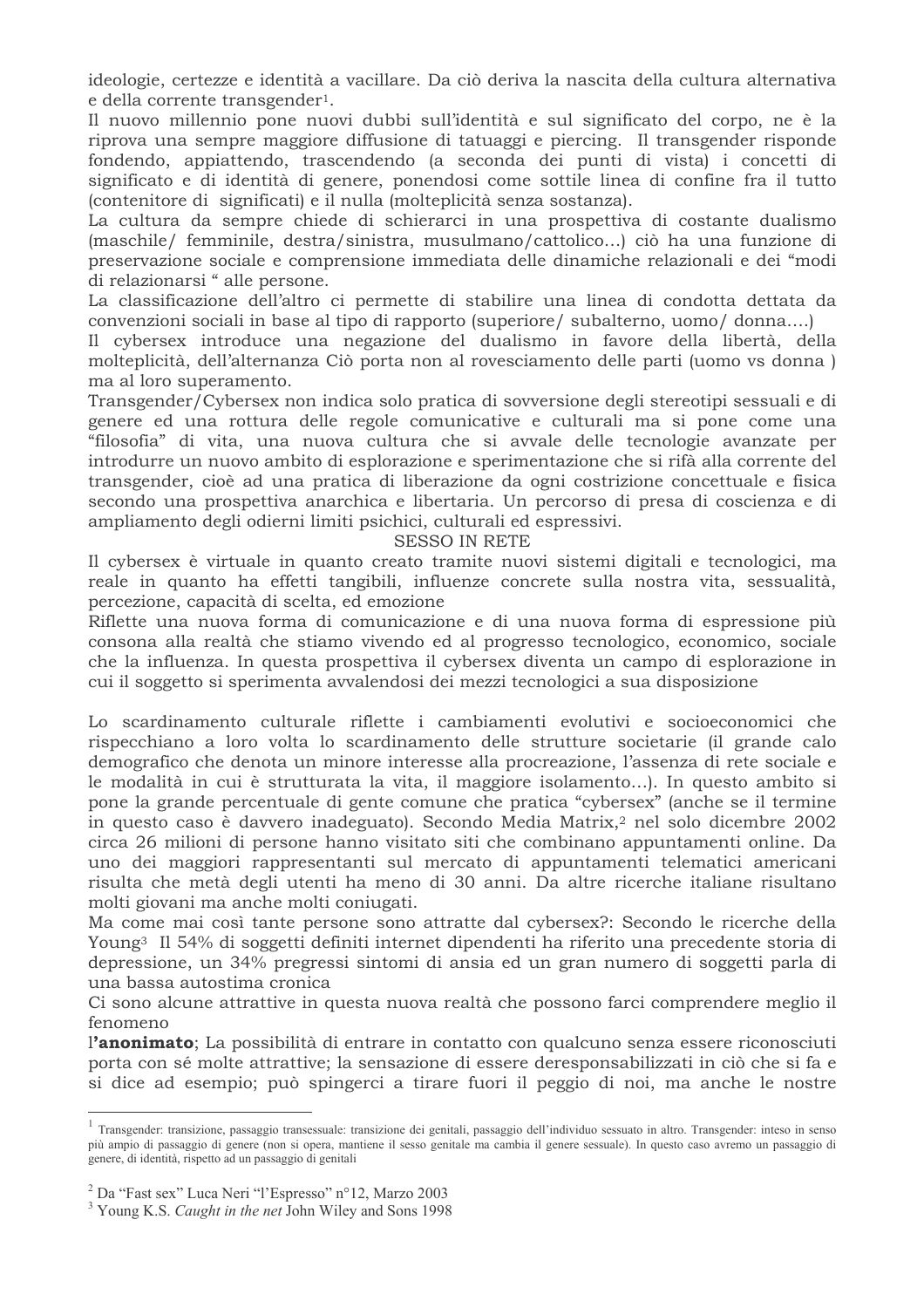emozioni più autentiche, i nostri desideri più nascosti, le cose di cui ci vergognamo. Questo atto liberatorio permette a chi è timido o inibito di entrare in contatto emotivo con altri. Permette inoltre a persone che vivono con disagio la propria sessualità o il proprio genere (omosessuali, transessuali...o anche persone in crisi) di uscire allo scoperto, di esercitarsi in un ruolo che, se troveranno il coraggio, potranno assumere anche nella realtà quotidiana.

In situazioni più comuni permette di "giocare" con l'erotismo, con il sesso e con un po' di perversione (quella sana!) laddove, per abitudine, noia, mancanza di tempo, consuetudini sociali sbagliate (velocità di rapporti sessuali, superficialità nella conoscenza, timori legati ai nuovi ruoli sessuali, perdita della consuetudine del corteggiamento, difficoltà nel raggiungere l'intimità...) si è persa la capacità, la voglia ed il coraggio di giocare. Questo Può forse spiegare come mai tante persone "normali", sposate o con una relazione fissa indulgano in giochi erotici virtuali. Laddove il desiderio è assopito nella quotidianità, ci si concede di ricercarlo in condizioni in cui dall'anonimato e la distanza proteggono da eventuali rischi... salvo poi cedere al rischio di non poterne più fare a meno (Il cosiddetto disturbo da dipendenza da internet<sup>4"</sup>)

la possibilità di fare conoscenza con altre persone: A fronte di una maggiore solitudine (famiglie sempre più ridotte, isolamento sociale, difficoltà a stabilire nuove conoscenze...) e di conseguenza, ad un maggior desiderio di contatto, si contrappone la diffidenza verso l'altro, il timore di essere invadenti, l'imperativo di essere sempre produttivi e veloci. Quando qualcuno si ferma a parlare con noi, generalmente pensiamo che sia pazzo e che voglia qualcosa, e dopo l'incontro andiamo via perplessi, confusi perché quel comportamento non risponde agli abituali canoni di interazione sociale. Internet ha fornito un escamotage rispetto ai canoni di relazione stabiliti, ha permesso cioè di presentarsi a qualcuno mai visto senza timore di essere scambiati per pazzi strani e di comunicare forse in modo più autentico visto che il fattore estetico o economico, almeno per i primi scambi, non conta

## DAL CYBERSEX ALLA PERVERSIONE

Abbiamo finora discusso le dinamiche psicologiche comuni, ma cosa accade quando questa stessa realtà è "indossata" da soggetti con incerta identità sessuale dovuta a traumi o parafilie? Il perverso e lo psicopatico mostrano in genere un inadeguato sviluppo dell'identità sessuale e della capacità relazionale (intesa come capacità di interagire con l'altro su un piano di parità, empatia e reciprocità). L'incapacità di relazionarsi su un piano paritario con l'altro altera la capacità di seguire le normali fasi di avvicinamento sessuale che comportano un primo contatto (fase di Conoscenza) in cui si esercita la propria capacità di entrare in relazione, conoscersi e farsi conoscere, una fase di corteggiamento che implica lo stabilire una intimità con la persona e la giusta vicinanza per l'approccio sessuale, segue poi la fase conquista che implica l'approccio sessuale, i preliminari, l'atto sessuale ed in fine, la fase di consolidamento o separazione che stabilisce l'andamento della relazione su un piano di continuità tra i due soggetti che si danno delle regole interne alla coppia o scelgono di non incontrarsi nuovamente

Spesso il perverso ha grosse difficoltà nella realizzazione di queste fasi a causa della forte inadeguatezza che vive. Il voyeur mostra difficoltà anche solo nello stabilire il primo contatto, mentre il frotteur o l'esibizionista lo vivono in modo distorto. Il sadico, da grande manipolatore è spesso molto bravo nella conoscenza e nel corteggiamento, ma distorce la fase della conquista

Internet si pone come panacea in questi casi, fornendo la possibilità di assumere una cosiddetta "personalità multiplanare". Il soggetto infatti ha la possibilità di scavalcare la fase della conoscenza, l'imbarazzo e la paura legata al primo contatto trovandosi nella condizione di poter assumere qualsiasi identità.

Nello psicopatico tipico che ha tra i principali tratti di personalità la menzogna patologica e la manipolazione, unite ad una lunga esperienza nel nascondere il suo vero sé, dietro una maschera di normalità, l'assunzione di personalità e identità differenti è quasi naturale e permette di adescare con minori rischi le potenziali vittime.

<sup>&</sup>lt;sup>4</sup> Internet addiction disorder di Goldberg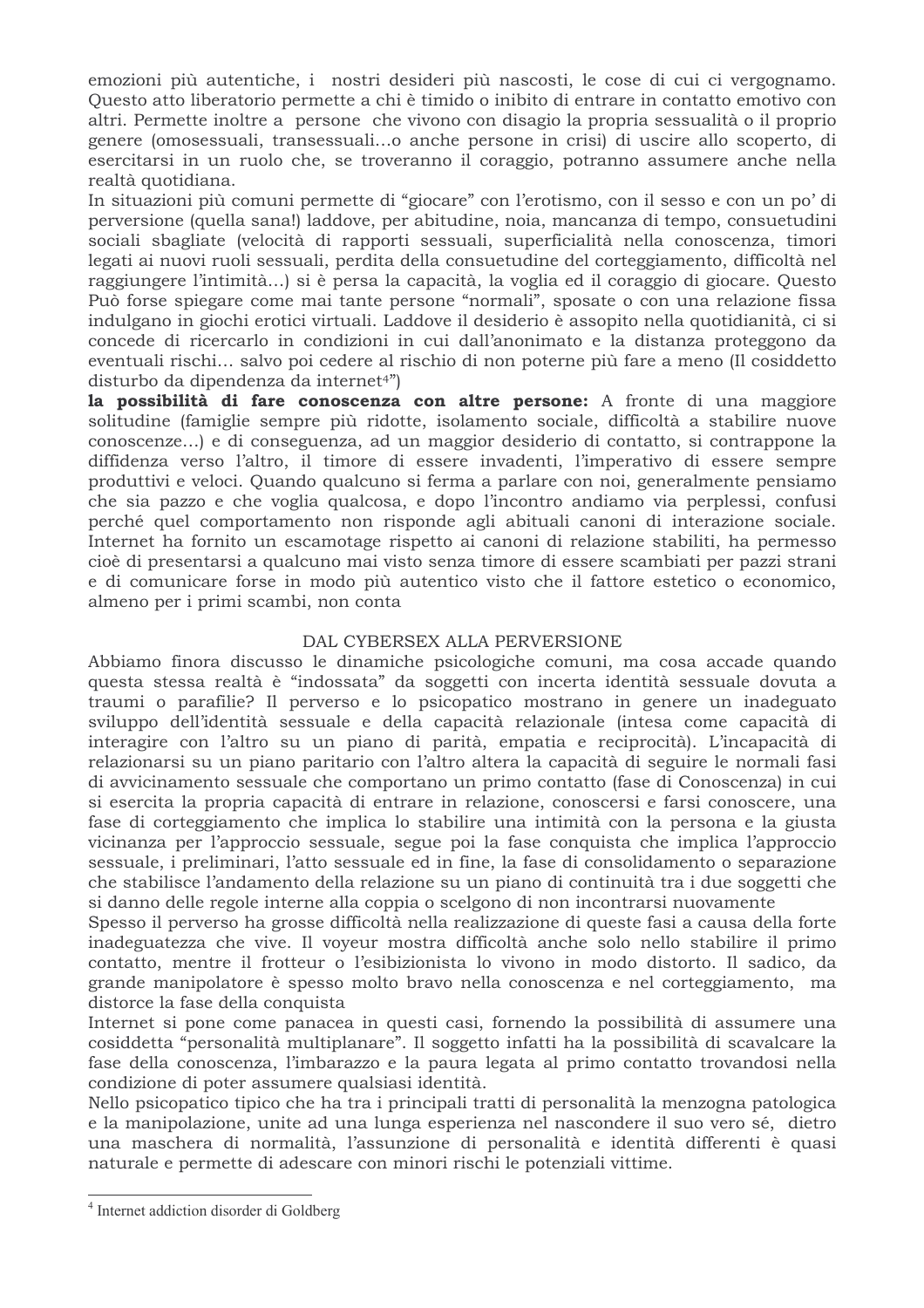Ciò è quanto accade spesso in casi di pedofilia telematica. Sono frequenti e attualissimi molti casi di pedofili che adescano minorenni fingendosi bambini o bambine. Emblematico è anche il caso di James Edward Robinson, omicida sadico americano, manipolatore, leader carismatico di una sorta di setta di impronta sadico-sessuale, il quale adesca via internet donne con tendenze masochistiche fornendo di sé un'immagine di uomo rassicurante e comprensivo con la passione per qualche "giochetto" particolare. Egli chiede infatti alle sue partners di firmare un contratto di schiavitù, (modalità abbastanza normale nell'ambito della sessualità antagonista BDSM<sup>5</sup>) che recita tra l'altro "Comprendo che nessuno dei miei sentimenti può essere sbagliato, semplicemente può indicare una situazione che deve essere raddrizzata. Io sono consapevole che il mio padrone ha sempre in mente il mio benessere fisico, mentale e spirituale e che mi devo impegnare al massimo per renderlo orgoglioso di tutti i miei sforzi per compiacerlo. In ogni momento, io manterrò una relazione sicura, sana consensuale". Si noti la tendenza a porre la partner in condizione regressiva, quasi un ritorno alla situazione infantile in cui la bambina fa il possibile per compiacere il genitore che agisce sempre nel suo interesse, anche quando punisce. Si noti inoltre la frase di chiusura del contratto, che rassicura riguardo la qualità della relazione sicura, sana, consensuale (?), ma sottintende la natura univoca dell'impegno

L'assenza di individuazione del perverso è la molla che lo spinge a deumanizzare, In molti casi la deumanizzazione è il solo modo di eliminare la differenza, sia essa sessuale, fisica, di potere e controllo.... Attraverso di essa si cancella ogni traccia di individuazione, si giunge ad una situazione di assenza nella quale il soggetto non è più costretto a confrontarsi. Il necrofilo sceglie il corpo morto, privo di coscienza e di identità, il voyeur pone distanza, si immedesima ma non si confronta con l'altro; lo stesso sadico usa l'altro e gode del controllo del renderlo privo di volontà, non più persona. La distanza fisica e lo schermo del computer rendono facile distanziarsi dall'altro e oggettivarlo. Nella percezione del pedofilo allora la fotografia o il filmato diverranno slegati dal soggetto che subisce. Il sadico che avvicina la vittima in rete vivrà lo scambio come un gioco, la dinamica deumanizzante sarà facilitata e con essa la possibilità di nuocere in quanto la deumanizzazione è la molla che ci consente di compiere azioni terribili senza sentirci responsabili dell'altro che non è più umano ma oggetto, voce, immagine, merce.

Altro elemento fulcro nella perversione è la necessità di controllo; la rete fornisce l'estrema soddisfazione di questo bisogno, con le adeguate capacità è possibile trovare qualsiasi cosa, coprire ogni distanza, entrare nella vita altrui e controllarla senza correre rischi.

Il mondo virtuale induce delle alterazioni percettive che possono distorcere la percezione del crimine, se perpetrato nella rete. L'uso continuo delle nuove tecnologie ci ha spinto a ridefinire i criteri di relativi alle modalità di interazione, alla percezione dello spazio fisico, della distanza, del tempo e del corpo. Strano<sup>6</sup> nota una difficoltà in alcuni soggetti a stabilire il limite tra virtuale e reale o un ritardo in altri nel ritorno alla realtà dopo un certo periodo di tempo trascorso nel virtuale. Ciò naturalmente influenzerà anche la percezione e la valutazione del crimine in ambito informatico.

Nella quotidianità un crimine informatico ad esempio il virus che danneggia il sistema di un grande ente, è percepito differentemente rispetto all'atto vandalico compiuto nello stesso luogo. La rapina in banca è percepita differentemente dalla "rapina informatica". La mediazione dello spazio virtuale attenua la percezione del danno.

Soggetti inadeguati o inibiti seppur allettati dall'idea di commettere atti illegali, possono essere facilitati dall'asetticità di internet (meglio rubare premendo un bottone che impugnando una pistola!)

In questo ambito possiamo includere il fruitore di pornografia infantile o violenta, il quale ha una percezione attutita dell'illegalità del suo atto e del danno arrecato alla vittima. Tra il guardare una foto che scorre sul video ed esporsi, entrare in contatto diretto con persone reali e "losche" che ci ricordano che quelle foto sono state scattate su bambini veri, c'è una grossa differenza.

<sup>&</sup>lt;sup>5</sup> BDSM iniziali di bondage sado maso altresì inteso come dominante e sottomesso

<sup>&</sup>lt;sup>6</sup> Marco Strano, Manuale di criminologia clinica, See-Firenze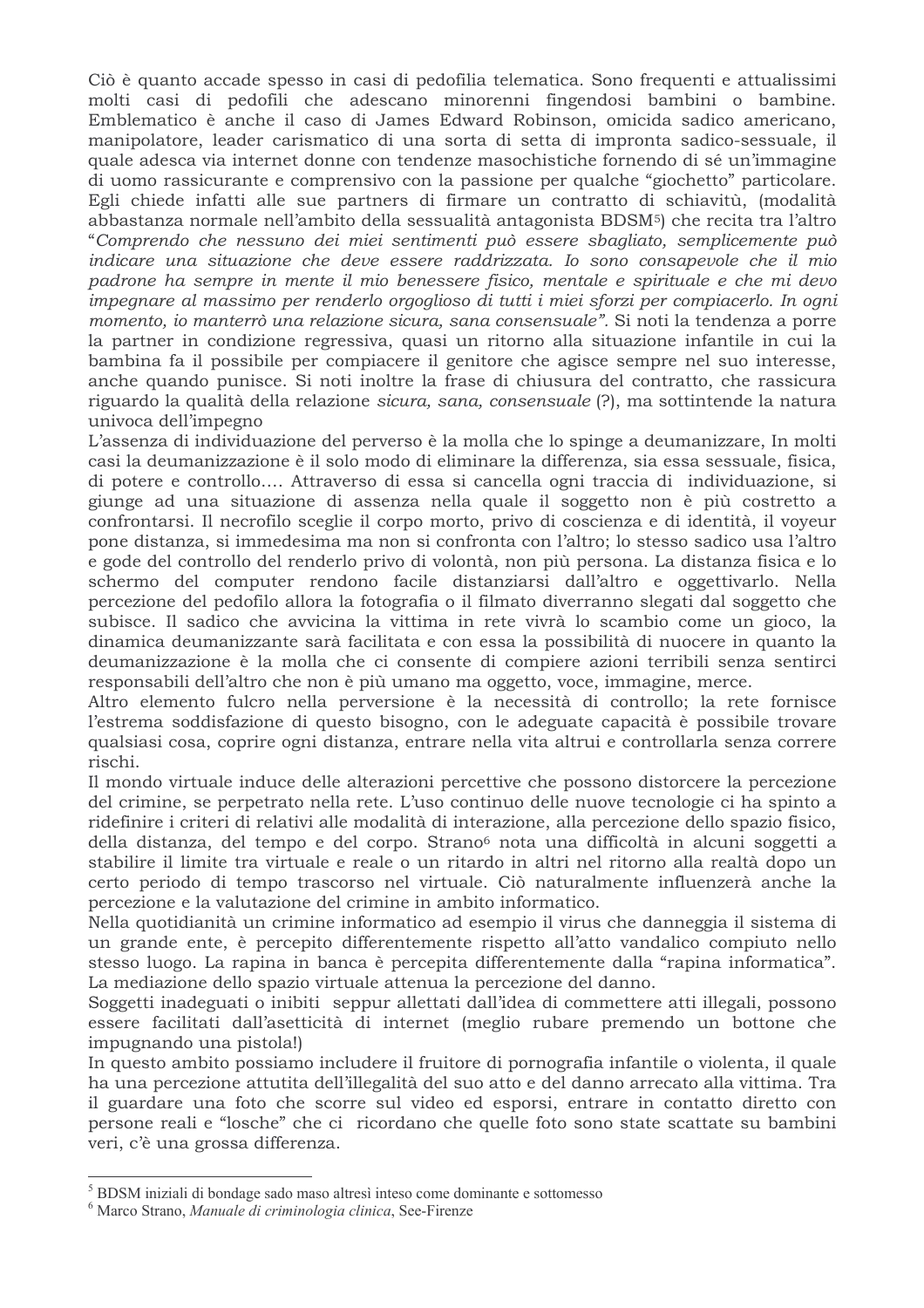Deresponsabilizzato dalla convinzione di nuocere e disinibito dall'anonimato e dalla bassa stima di rischio di venire scoperto o punito, pur non abusando direttamente del minore il consumatore di pedopornografia on-line fruisce ed alimenta il mercato. PARTNER ON LINE

In che modo una macchina può interagire con l'attività sessuale di un individuo? In realtà le modalità sono diverse; nel caso più comune la tecnologia, in questo caso il pc, anche tramite l'ausilio di vari supporti tecnici (telecamere digitali, microfoni, di altri ausili parleremo in seguito) funge da novello mercurio e mette in collegamento due o più utenti che hanno la possibilità di cercarsi, parlarsi e mettere in comune le proprie fantasie sessuali in tempo reale. Perfettamente in linea con le esigenze di mercato, nei "mercati" telematici chiunque può ottimizzare in termini di tempo e fatica, la scelta del partner. I mass media ci illudono di poter scegliere il partners plastificato, personalizzato al millimetro che soddisfa appieno le esigenze del cliente...

Questa è una prima visione del cyber più comune ma è necessario andare più a fondo per avere una corretta comprensione del fenomeno.

Se è vero infatti che internet non è altro che la realizzazione informatica di desideri sempre più diversificati e irrinunciabili, che la nostra società ci impone dobbiamo considerare che ci sono tipologie di desideri molto diverse tra loro. Soggetti che in situazioni isolate, per timore o per impossibilità, coltivavano esclusivamente nella propria fantasia desideri "particolari", tramite l'enorme estensione di internet e la garanzia di anonimato, hanno avuto modo di cercare persone con desideri simili. In rete si trovano gruppi di amanti di piedi...morti, che scambiano tra loro fotografie di piedi col tipico bigliettino dell'obitorio sull'alluce, persone che amano "fare da gabinetto" al partner, scambiare fantasie necrofile o sadiche... mangiare qualcuno o essere cannibalizzati!.

Il riscontro di non essere più soli, la conferma che pur essendo una minoranza non si è poi così strani, dà forza al soggetto e ne alimenta la fantasia. Il riconoscimento di gruppi "devianti sessualmente" in internet, segue la stessa dinamica della pornografia; rende alcune perversioni più accettabili.

I nostri meccanismi psicologici di giustificazione morale vengono rafforzati dalle dinamiche di adesione al gruppo secondo il principio del "la colpa di tutti è la colpa di nessuno".

Ne deriva che comportamenti precedentemente considerati, impensabili, inaccettabili e indicibili, divengono ora accettabili e condivisi, fornendo un appiglio, un prologo per la loro realizzazione futura. Ora il soggetto è legittimato dal gruppo.

E' il caso di Armin Meiwes, 42 anni, analista di pc che fin da piccolo coltiva la fantasia di mangiare qualcuno; un fratellino che diventi parte di sé, i compagni di scuola... finchè non scopre internet. Inizia con dello stalking telematico verso un ex compagno di scuola al quale chiede se fosse pronto a farsi macellare, in seguito mette in rete un'ottantina di questi annunci "maschio omosessuale cerca un figo tra i 18 e i 30 da macellare"...a suo dire rispondono in 430 (nel pc ne risultano 204). La polizia tedesca in seguito valuterà la presenza di circa 400 utenti che prendono parte a forum riguardanti il cannibalismo.

La polizia ha inoltre identificato 200 delle 400 persone indicate da Meiwes. Tra di essi, annunci che cercavano persone da mangiare e alcuni che si offrivano come pasto; un americano ed un russo (che si offriva come pasto per la celebrazione del natale russo)

All'annuncio di Meiwes rispondono in quattro ma il pasto non viene consumato, egli riaccompagna i compagni incolumi al treno, lui desidera una vittima consenziente, un atto volontario di sacrificio. Lo trova in Brandes, un quarantaduenne ingegnere elettronico molto benestante e bisessuale che risponde; "mi offro a te, non come carne da macello ma come cena" e aggiunge "chiunque abbia davvero intenzione di farlo avrà bisogno di una vera vittima!", si finge addirittura più giovane per evitare di venire scartato. I due si corteggiano a modo loro per un po'; Meiwes invia la foto dei suoi denti e Brandes si prepara per l'incontro facendo testamento e sistemando i suoi affari. Si incontrano e dopo il taglio del pene di Brandes, che mangeranno insieme, Meiwes finisce il compagno e lo seziona per mangiarlo successivamente.

## **CONCLUSIONI**